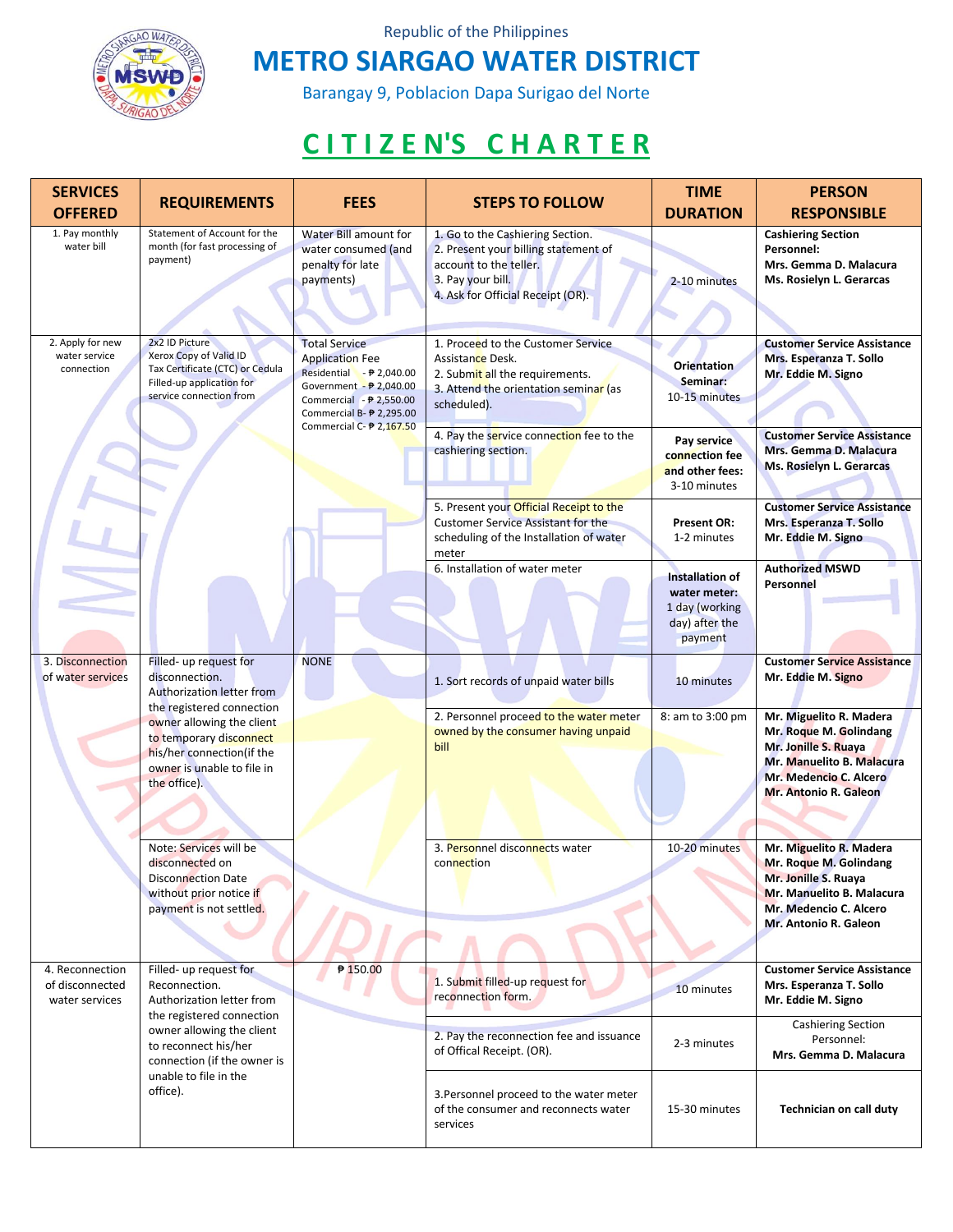| 5. Relocation of<br>water meter.                                                       | Filled- up request for<br>Relocation. Authorization<br>letter from the registered<br>connection owner<br>allowing the client to       | ₱ 200.00    | 1. Proceed to the Customer Service<br>Assistance Desk for evaluation of the<br>clustering where water meter is to be<br>transferred                              | 20-30 minutes                                                                | <b>Customer Service Assistance</b><br>Mrs. Esperanza T. Sollo<br>Mr. Eddie M. Signo                                               |
|----------------------------------------------------------------------------------------|---------------------------------------------------------------------------------------------------------------------------------------|-------------|------------------------------------------------------------------------------------------------------------------------------------------------------------------|------------------------------------------------------------------------------|-----------------------------------------------------------------------------------------------------------------------------------|
|                                                                                        | relocate his/her<br>connection (if the owner is<br>unable to file in the<br>office).                                                  |             | 2. If passed on the evaluation, pay the<br>relocation fee to the cashier at the<br>cashiering section and ask for Official<br>Receipt (OR)                       | Pay the<br>relocation fee:<br>3-10 minutes                                   | <b>Cashiering Section</b><br>Personnel:<br>Mrs. Gemma D. Malacura                                                                 |
|                                                                                        |                                                                                                                                       |             | 3. Ask for the schedule of relocation.                                                                                                                           | relocation of<br>water meter:<br>1 day (working<br>day) after the<br>payment | <b>Authorized MSWD</b><br>Personnel only                                                                                          |
| 6.Change of the<br>registered<br>account name of<br>water<br>concessionaire            | Authorization letter from<br>the registered connection<br>owner allowing the client<br>to change the account<br>name to his/her name. | <b>None</b> | 1. Proceed to the Customer Service<br>Assistance Desk to Submit the required<br>document                                                                         | 5-10 minutes                                                                 | <b>Customer Service Assistance</b><br>Mrs. Esperanza T. Sollo<br>Mr. Eddie M. Signo                                               |
| 7. Report of<br>leaking (main<br>line, distribution<br>line and service<br>connection) | Log-in complaints to<br><b>Customer Service</b><br>Assistance Desk.                                                                   | None        | 1. Proceed to the Customer Service<br><b>Assistance Desk.</b><br>2. Raise or tell your report or complaint.                                                      | 3-10 minutes                                                                 | <b>Customer Service Assistance</b><br>Mrs. Esperanza T. Sollo<br>Mr. Eddie M. Signo                                               |
|                                                                                        |                                                                                                                                       |             | 3. Customer Service Assistant will relay<br>the report to the in-charge.                                                                                         | depending on<br>the raised report<br>for damages or<br>complaints            | <b>Customer Service Assistance</b><br>Mrs. Esperanza T. Sollo<br>Mr. Eddie M. Signo<br><b>MSWD Authorized</b><br>Personnel        |
| 8. Apply for<br>availment of<br><b>Senior Citizen</b><br>Discount.                     | Xerox Copy of S.C. ID<br>Filled-up application for<br>availment of Senior Citizen<br><b>Discount</b>                                  | <b>NONE</b> | 1. Proceed to the Customer Service<br>Assistance Desk.<br>2. Submit all the requirements.<br>3. Attend for orientation of policy in<br>availment of SC Discount. | 10-30 minutes                                                                | <b>Customer Service Assistance</b><br>Mrs. Esperanza T. Sollo<br>Mr. Eddie M. Signo or any<br><b>MSWD Authorized</b><br>Personnel |
| 9. Other services<br>as needed                                                         | Log-in complaints to<br><b>Customer Service</b><br>Assistance Desk.                                                                   | <b>NONE</b> | <b>Proceed to the Customer Service</b><br><b>Assistance Desk and ask for any services</b><br>to acquire                                                          | depending on<br>the raised<br>services to<br>acquire                         | <b>Customer Service Assistance</b><br>Mrs. Esperanza T. Sollo<br>Mr. Eddie M. Signo<br><b>MSWD Authorized</b><br><b>Personnel</b> |
|                                                                                        |                                                                                                                                       |             | Pay the amount as required.                                                                                                                                      | 2-3 minutes                                                                  | <b>Cashiering Section</b><br>Personnel:<br>Mrs. Gemma D. Malacura                                                                 |

## WATER IS THE FUNDAMENTAL FOR LIFE AND HEALTH….